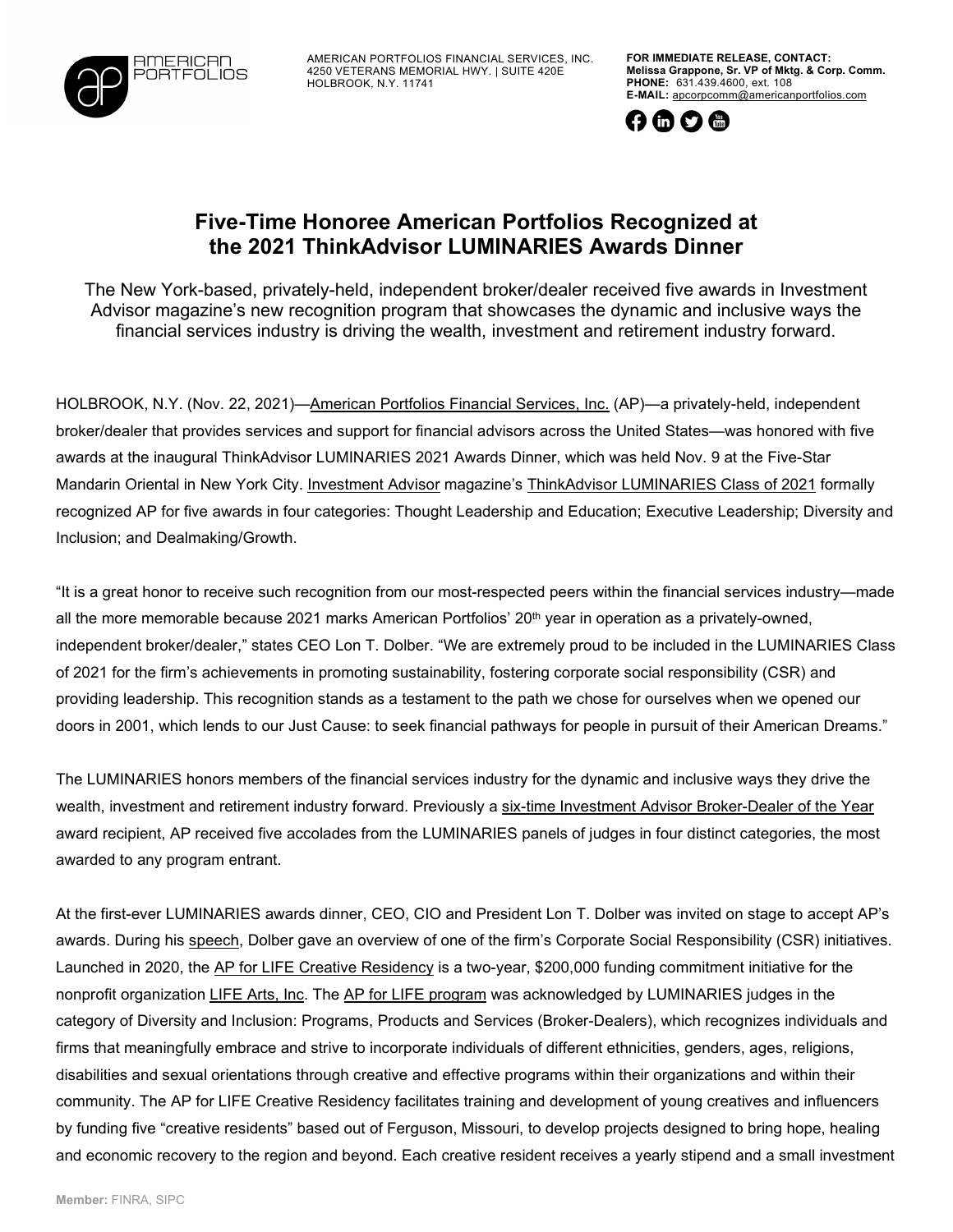

AMERICAN PORTFOLIOS FINANCIAL SERVICES, INC. 4250 VETERANS MEMORIAL HWY. | SUITE 420E HOLBROOK, N.Y. 11741

**FOR IMMEDIATE RELEASE, CONTACT: Melissa Grappone, Sr. VP of Mktg. & Corp. Comm. PHONE:** 631.439.4600, ext. 108 **E-MAIL:** [apcorpcomm@americanportfolios.com](mailto:apcorpcomm@americanportfolios.com)



account that is managed by a dedicated AP-affiliated financial advisor who serves as their financial literacy mentor and financial planner, providing them with the foundation they need to manage their wealth for the future and see it grow.

AP's Going Paperless initiative earned double honors in two separate categories: 1) Thought Leadership and Education: Products, Programs and Services (Broker-Dealers), which credits those working to better understand, shape and improve industry practices, as well as those who strive to educate advisors and investors to improve client outcomes in creative and effective ways; and 2) Dealmaking/Growth: Products, Programs and Services (Other), which recognizes individuals and companies who have been part of moves to acquire, merge, invest in, form or otherwise support powerful partnerships and transactions between different industry players. Going Paperless is a multi-year business initiative that involves improving e-delivery of documents to positively impact the environment, as well as help investors avoid paying statement and confirm fee charges for paper mailings. The existing initiative was refreshed with fervor when the COVID-19 lockdown necessitated a streamlined document review and client attestation process, which is integral for opting into digital mailings versus paper mailings. AP's nuanced technological improvements, client-education pieces and advisorawareness tactics—along with major enhancements to the AP Advisory Platform that provides investment advisor representatives with a single interface to access and manage third-party managed and rep-directed accounts on certain programs that default-set new accounts for going paperless—led to increased adoption of the sustainable business practice. Since its rollout, AP has seen a reduction in investor paper mailings, with numbers continuing to increase on a consistent basis.

AP was also recognized twice for Executive Leadership, which honors those making the decisions that matter most in a fast-changing environment and that supports bold strategies producing both quantitative and qualitative results for their teams, firms and community. LUMINARIES judges recognized Dolber—who serves as CEO of the thriving, independent broker/dealer comprised of 125-plus staff members serving approximately 850 independent investment professionals, inclusive of registered assistants, and more than 375 non-registered associates located in over 400 branch offices throughout the country—under Executive Leadership: Individuals (Broker-Dealers). The firm was also recognized under Executive Leadership: Products, Programs and Services for its swift and comprehensive response to the coronavirus (COVID-19) pandemic, which ensured the safety of its home office employees with zero service interruption to its customers and end-clients.

[LUMINARIES](https://www.thinkadvisor.com/luminaries-awards/) Class of 2021 coverage is featured in print and online via features, interviews, podcasts and other coverage in Investment Advisor magazine and online at ThinkAdvisor.com. Dolber was interviewed by ThinkAdvisor's Jane Wollman Rusoff for a recent [podcast](https://www.thinkadvisor.com/2021/11/17/commissions-will-be-gone-within-a-decade-american-portfolios-dolber/) that covered topics including commissions and subscription-based models. Dolber will also be featured in another podcast that will be shared in the aforementioned space and via the trade magazine's and AP's social media platforms.